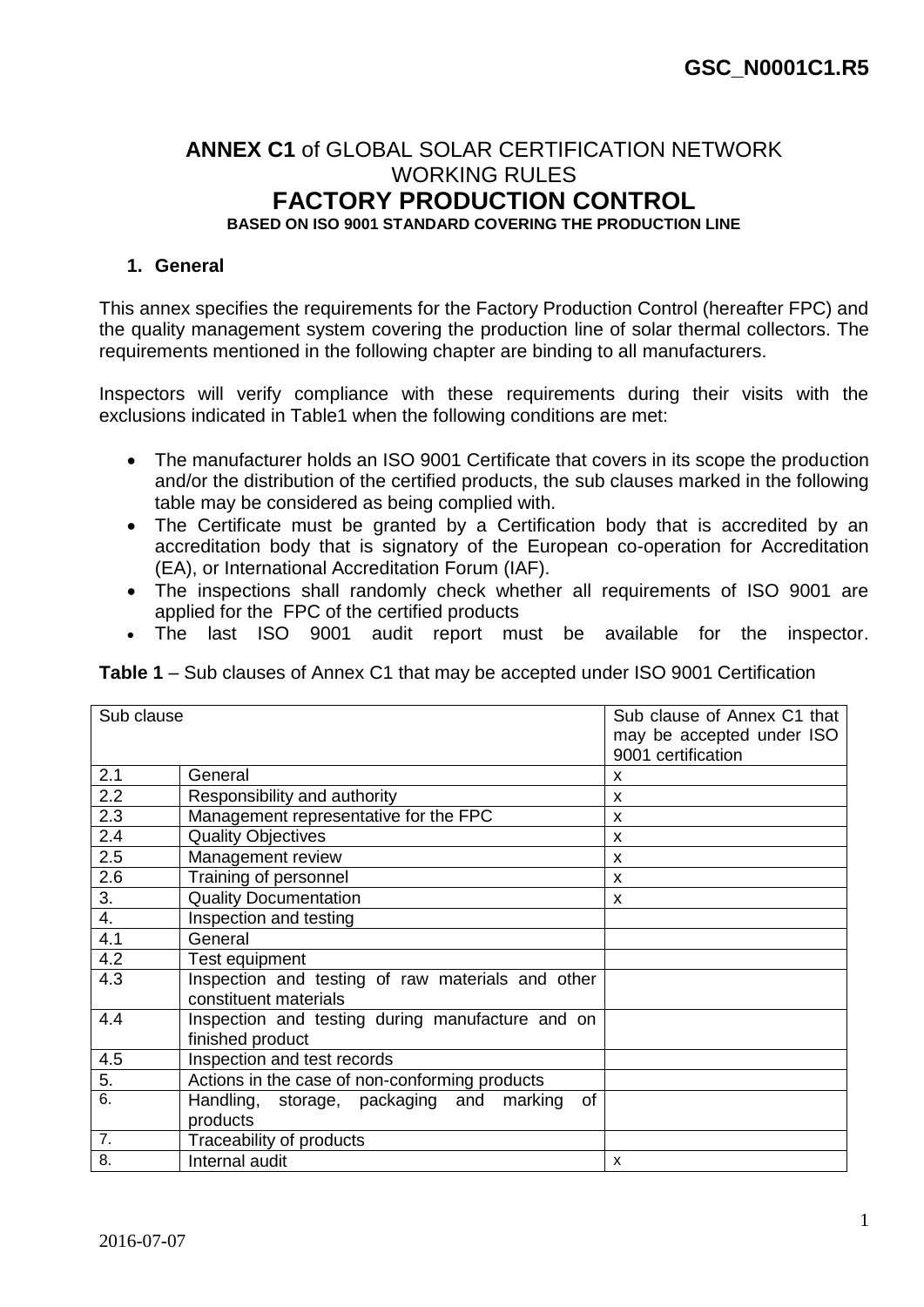### **2. Organisation**

#### **2.1General**

The FPC shall be operated according to a documented quality system. The manufacturer shall establish, document and maintain the FPC system to ensure that the products placed on the market comply with the declared performance of the characteristics. The records must be kept at least for a period of 3 years. All quality documentation shall be kept up to date.

#### **2.2Responsibility and authority**

The responsibility, authority, and the interrelationships between all personnel who manage, perform, or verify work affecting quality or product conformity, shall be defined. This applies particularly to personnel who need the organizational freedom and authority to:

- a) Identify procedures to demonstrate conformity of the product at appropriate stages
- b) Initiate action to prevent the use and production of non-conforming product
- c) Identify and record any product quality problems or non-conformities

#### **2.3Management representative for the FPC**

At every place of production, a representative with the appropriate knowledge and production experience shall be appointed by the manufacturer and given responsibility for managing and supervising of the FPC procedures and for ensuring that the requirements of this annex are implemented and maintained.

#### **2.4Quality Objectives**

Top management shall ensure that quality objectives regarding the production process are established at relevant functions and levels within the organization. The quality objectives shall be measurable

There shall be at least one quality objective every year.

#### **2.5Management review**

Management shall review at least every year the FPC system to ensure its continuing suitability, adequacy and effectiveness. Records of such reviews shall be maintained. The minimum input for management review shall be at least related to the conformity of the product and include the following:

- a) Status of corrective and preventive actions
- b) Status of complains
- c) Follow up from previous management reviews
- d) Follow up of quality objectives
- e) Results of audits

#### **2.6Training of personnel**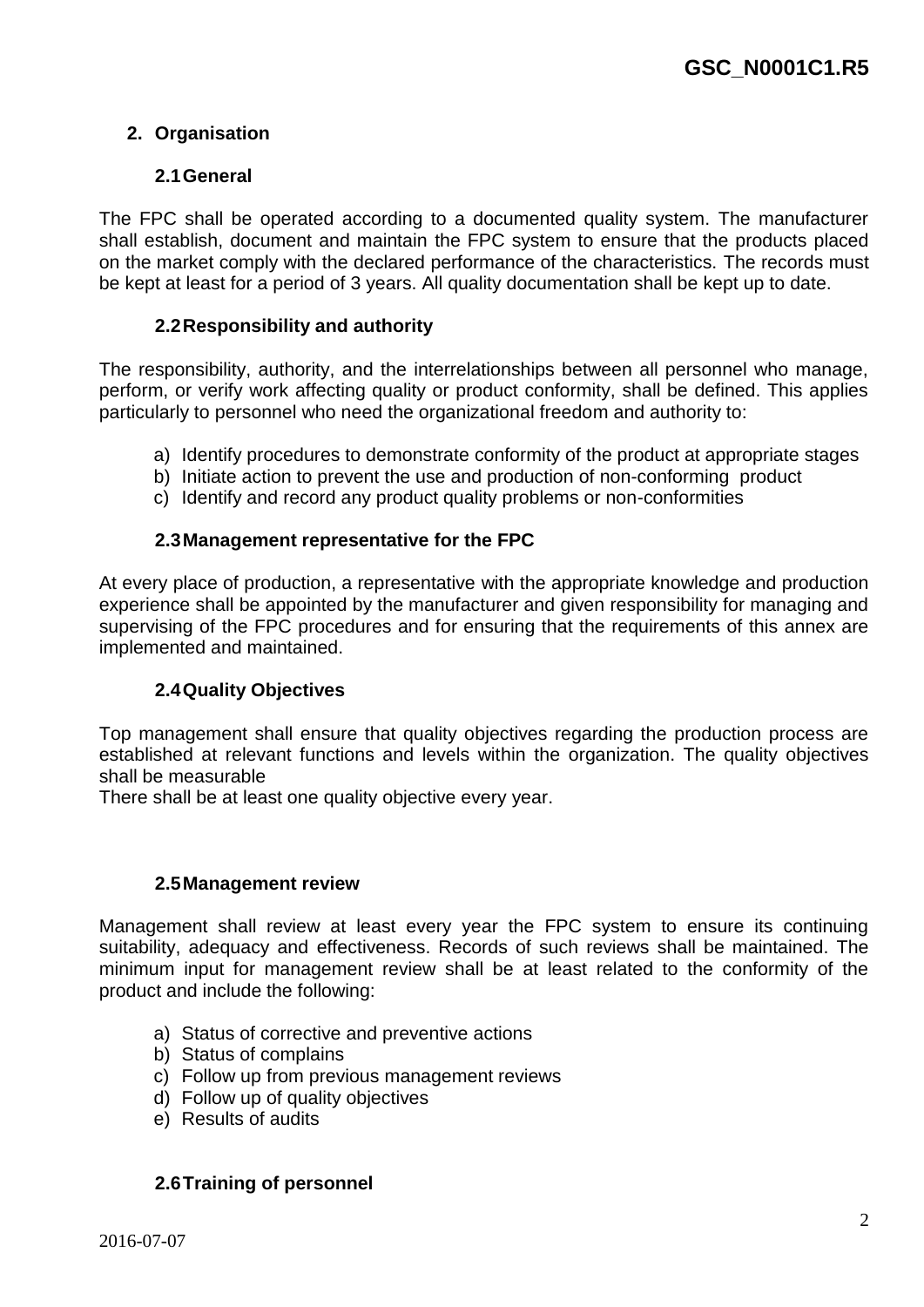The manufacturer shall establish and maintain procedures for the training (with a training plan and training records) of all personnel in activities affecting quality or product conformity. Personnel performing work affecting product conformity shall be qualified on the basis of appropriate education, training and/or experience, as required.

### **3. Quality Documentation**

The manufacturer's documentation and procedures shall be relevant or appropriate to the production and process control used during manufacture of the product, and shall provide at least the following items:

- a) Quality aims or policy, the organizational structure, responsibilities and authority of the management with regard to product conformity;
- b) Procedures for specifying and verifying the raw materials and other constituent materials that will include having an updated list of materials of products, with documented specifications and ensuring they are in conformity with requirements
- c) Manufacturer's production control and other techniques, processes and systematic actions that will be used;
- d) Inspections and tests to be carried out before, during and after manufacture, together with their frequency and possible retest procedures;
- e) Procedures for handling, storage, packaging, marking and labelling the product;
- f) Procedures for all personnel to receive training in the activities affecting quality or conformity of the product
- g) A procedure that will specify how non-complying products shall be dealt with. Any event of this kind shall be recorded as they occur and these records shall be kept for the period defined in the manufacturer's written procedures.
- h) A procedure for corrective actions that instigates action to eliminate the cause of non-conformities in order to prevent recurrence.
- i) A procedure shall be established to define the responsibilities and requirements for planning and conducting internal audits, establishing records and reporting results(see exclusion for very small companies in chapter 8)
- j) The manufacturer shall have written procedures ensuring that processes related to affixing traceability codes and/or markings are inspected regularly.
- k) A procedure for control over documentation that affects the FPC
- l) A procedure describing how to handle the measuring and production equipment that includes Identification of verified equipment, traceability of calibration records to national or international standards, a list of equipment and frequency of controls
- m) A procedure for informing the Certification Body on any changes in the certified products

All records must be kept for at least 3 years.

### **4. Inspection and testing**

#### **4.1General**

All necessary facilities, equipment and personnel shall be available to carry out the inspections and tests. The manufacturer may employ, under contract, a subcontractor who has the facilities, equipment and personnel to carry out the inspection and tests on behalf of the manufacturer. The manufacturer shall be responsible for the results of control, calibration,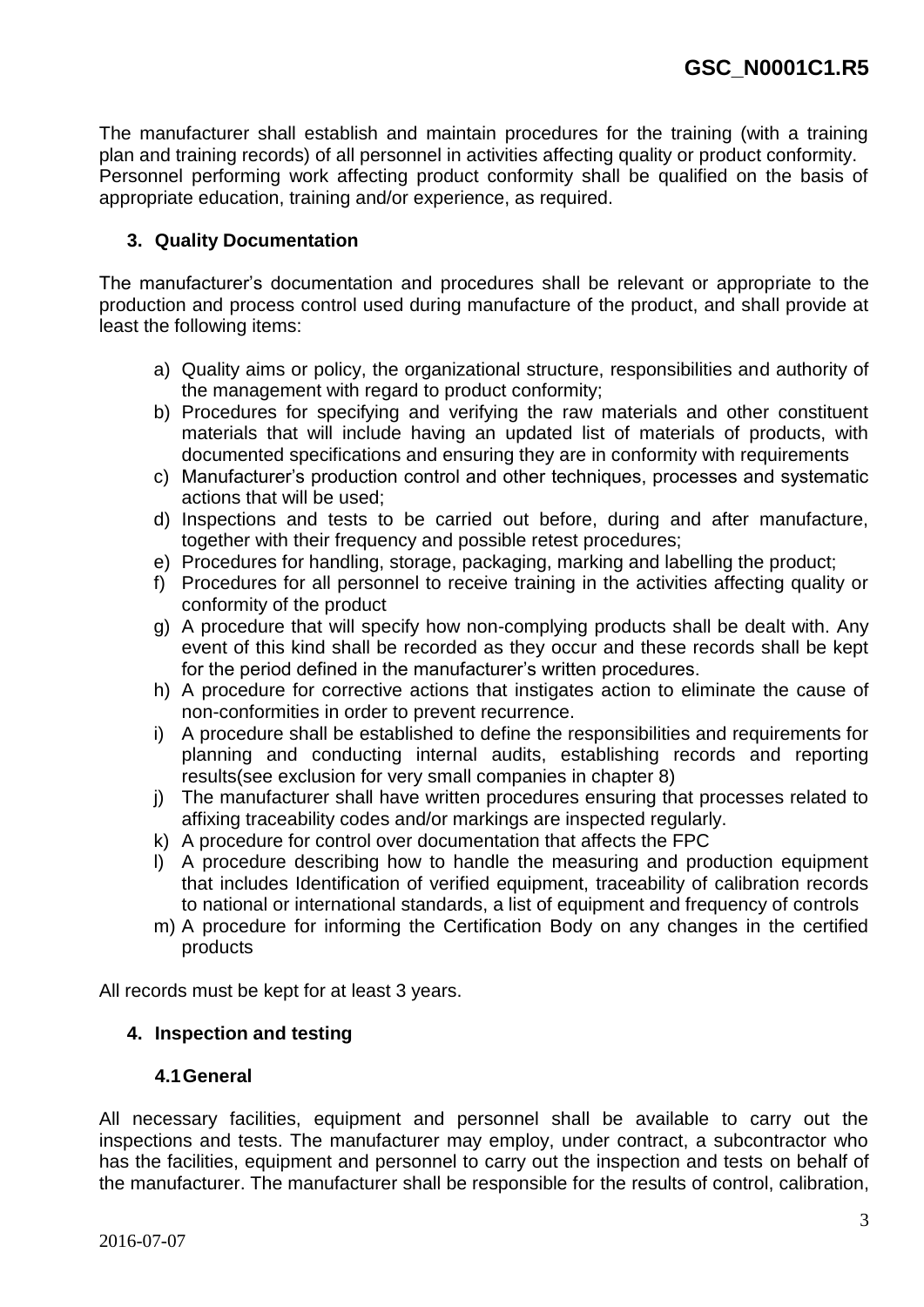and maintenance of testing and measuring equipment, whether owned by or on loan to the manufacturer or a subcontractor.

Inspection and testing shall be performed by personnel qualified for such tasks on the basis of documented appropriate education, training and/or experience.

#### **4.2Test equipment**

Tests to demonstrate conformity of the finished product shall be performed using appropriate testing equipment and documented working instructions. The test equipment shall be regularly calibrated and verified.

#### **4.3Inspection and testing of raw materials and other constituent materials**

The manufacturer shall ensure that raw materials and other constituent materials conform to his specified requirements. In determining the checks necessary consideration shall be given to the control exercised by the supplier and the documented evidence of conformity supplied (often referred to as supplier certified components or certified raw materials). There should be a proper traceability to the supplier's documentation.

Table 2 for solar collectors in Chapter 9 shows examples for checks on purchased products to be carried out by the manufacturer. All performed checks and tests shall be recorded in writing with traceable responsibility according to the manufacturer's procedure

#### **4.4 Inspection and testing during manufacture and on finished product**

In order to manufacture products which conform to the product standard the manufacturer shall control his process and perform inspection and tests. Examples are shown in the table 3 for collectors in Chapter 9.

#### **4.5 Inspection and test records**

The results of products inspection and testing shall be recorded.

The record shall contain the product identification, the date and time of manufacture and for each property the test methods, the test results, the inspection result and the identification of the person carrying out the inspection.

### **5. Actions in the case of non-conforming products**

If the result of a test or the inspection of a product is a failure, the manufacturer shall immediately take the steps necessary to rectify the deficiency. Products which do not conform to the requirements of the product standard, shall be marked, isolated or controlled accordingly. When the deficiency has been identified and rectified, the test or inspection in question shall be repeated without delay accordingly to the quality documentation, to provide the evidence that the defects have been overcome. Corrective and preventive actions taken in case of non-conforming products shall be documented.

### **6. Handling, storage, packaging and marking of products**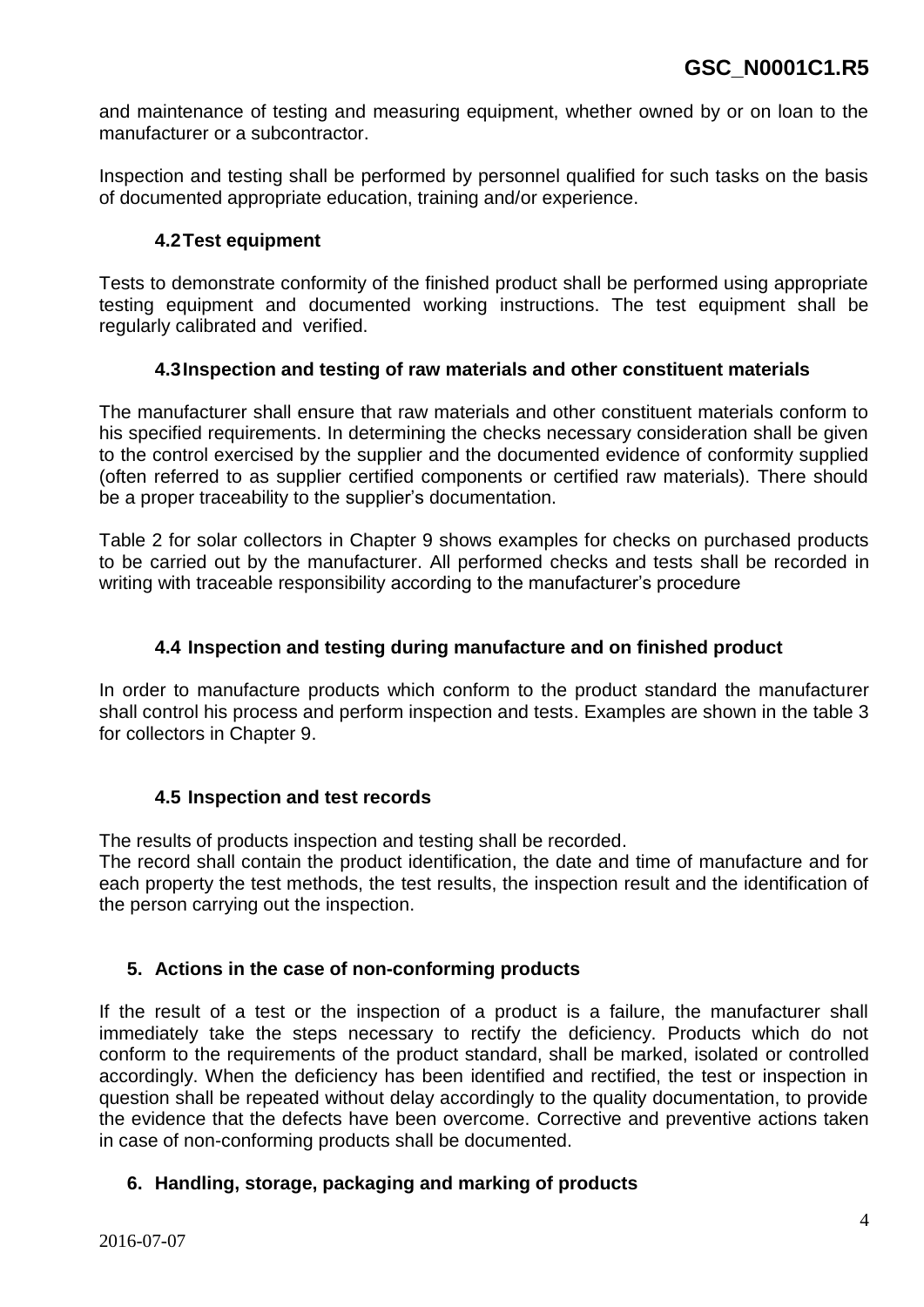In accordance with the quality documentation the manufacturer shall:

- a) Provide methods of handling that prevent damage or deterioration;
- b) Provide suitable storage areas or stock rooms or prevent damage or deterioration of the product;
- c) Control the packaging, storage and the marking processes

#### **7. Traceability of products**

Individual collectors and their main components shall be identifiable and traceable with regard to their production origin.

#### **8. Internal audit**

This clause is not mandatory for very small companies that do not have the resources to audit themselves. However this exclusion must be documented and explained in the Quality Documentation of the company. A very small company is defined as having less than10 people involved in the FPC and less than 3 levels of hierarchy.

The organization shall conduct internal audits at planned intervals of at least once a year to determine whether the quality management system

- a) Conforms to the quality documentation
- b) Is effectively implemented and maintained

In case of internal audit, an audit programme shall be planned, taking into consideration the status and importance of the processes and areas to be audited, as well as the results of previous audits. The audit criteria, scope, frequency and methods shall be defined. The selection of auditors and conduct of audits shall ensure objectivity and impartiality of the audit process. Auditors shall not audit their own work.

A document procedure shall be established to define the responsibilities and requirements for planning and conducting audits, establishing records and reporting results.

Records of the audits and their results shall be maintained.

The management responsible for the area being audited shall ensure that any necessary corrections and corrective actions are taken without undue delay to eliminate detected nonconformities and their causes.

Follow up activities shall include the verification of the actions taken and the reporting of verification results.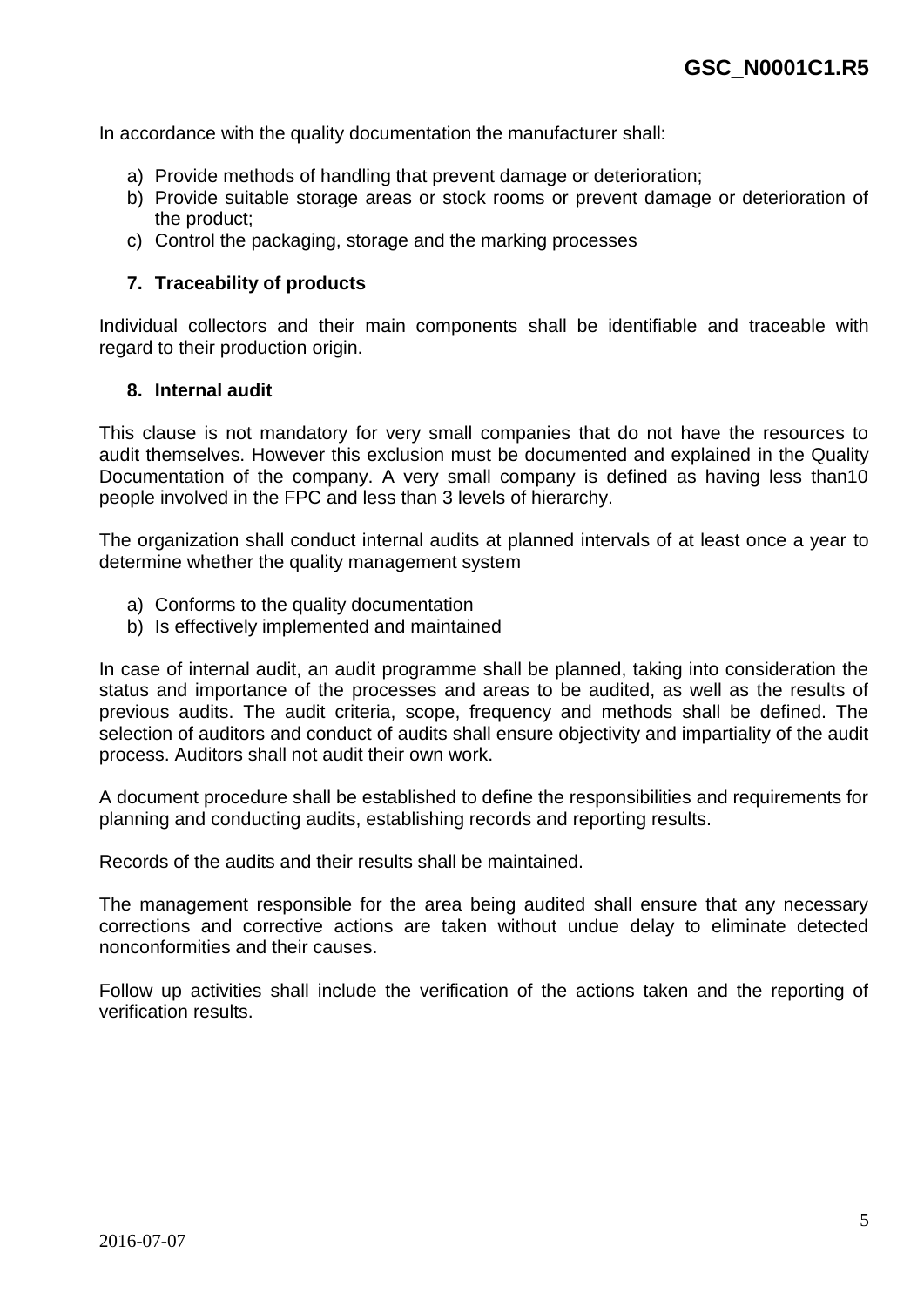### **9. Tables for control on purchased products and on the final product and during production**

| <b>Material</b>                                                                       | Method                                                                | Requirement                                                                                                                                                                                                    | Frequency                                                                                       |
|---------------------------------------------------------------------------------------|-----------------------------------------------------------------------|----------------------------------------------------------------------------------------------------------------------------------------------------------------------------------------------------------------|-------------------------------------------------------------------------------------------------|
|                                                                                       | Visual check and documentation check                                  | No damage                                                                                                                                                                                                      |                                                                                                 |
| Pipe                                                                                  | Measurement                                                           | Purchase specification: pipe dimensions within<br>tolerance                                                                                                                                                    |                                                                                                 |
|                                                                                       | Visual inspection                                                     | No damage                                                                                                                                                                                                      | Each delivery <sup>(1)</sup>                                                                    |
| Absorber sheet                                                                        | Document check                                                        | Purchase specification:<br>Parameters of optical characteristics (solar<br>absorbance and thermal emittance)                                                                                                   |                                                                                                 |
|                                                                                       | Visual inspection                                                     | No damage                                                                                                                                                                                                      |                                                                                                 |
| <b>Absorber</b>                                                                       | Document check                                                        | Purchase specification:<br>Parameters of optical characteristics (solar<br>absorbance and thermal emittance)<br>and proper connection between absorber sheet<br>and pipes (this may be a mechanical test also) | Pressure/leakage test<br>shall be done on 100% of<br>absorbers- by supplier or<br>manufacturer. |
| Pipe grid                                                                             | Visual inspection                                                     | No damage                                                                                                                                                                                                      | Each delivery                                                                                   |
|                                                                                       | Document check                                                        | Purchase specification                                                                                                                                                                                         | Pressure/leakage test<br>shall be done on 100% of<br>absorbers- by supplier or<br>manufacturer. |
| Reflector material,<br>reflector shape (if the<br>finished reflector is<br>delivered) | Document check or direct test for shape<br>(e.g.: master shape)       | Purchase specification:<br>Solar reflectance, shape                                                                                                                                                            | Each delivery (document<br>check) or less frequency if<br>it is tested                          |
| <b>Heat pipes</b>                                                                     | Test for check performance (may be<br>done by heat pipe manufacturer) | Purchase specification                                                                                                                                                                                         | Variable                                                                                        |
| <b>Heat transfer sheet</b>                                                            | Measurement                                                           | Purchase specification                                                                                                                                                                                         | Variable (AQL should<br>refer to ISO2859-1)                                                     |
| Glass<br>tubes(assembly of<br>absorber and glass<br>cover)                            | Specific test method                                                  | Purchase specification                                                                                                                                                                                         | Variable                                                                                        |
| Glazing                                                                               | Measurement                                                           | Purchase specification: dimensions and optical<br>characteristics(solar transmittance)                                                                                                                         | Each delivery <sup>(1)</sup>                                                                    |
|                                                                                       | Document check or direct test                                         | If only a document check is done, then there must<br>be a special agreement to assure optical<br>characteristics                                                                                               |                                                                                                 |

**Table 2**: Checks on purchased products for collectors (examples)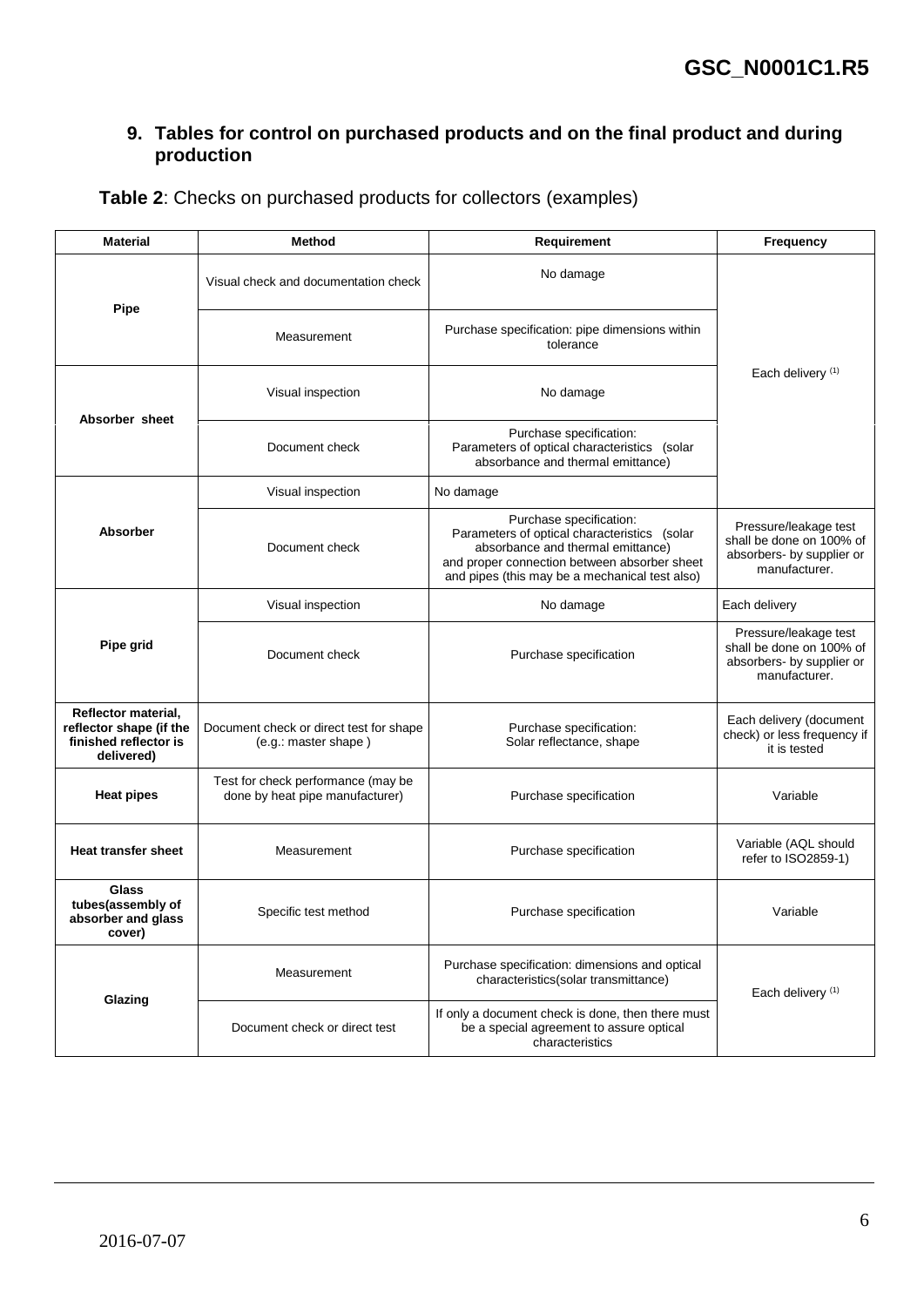# **GSC\_N0001C1.R5**

|                          | Visual                                              | No damage                                                   | Each delivery                |
|--------------------------|-----------------------------------------------------|-------------------------------------------------------------|------------------------------|
|                          | Document check                                      | Purchase specification: density and thermal<br>conductivity | Each delivery                |
| <b>Insulation</b>        | Weight measurement                                  |                                                             |                              |
|                          | Dimension measurement                               | Manufacturer's method                                       | Each delivery <sup>(1)</sup> |
|                          | Outgasing test (only for flat plate<br>collectors)  |                                                             |                              |
| Casing                   |                                                     |                                                             |                              |
| <b>Material of frame</b> | Visual check                                        | Purchase specification                                      | Each delivery <sup>(1)</sup> |
| elements                 | Measurement (verify product is inside<br>tolerance) |                                                             |                              |
| Material of rear panel   | Visual check                                        | Purchase specification                                      | Each delivery <sup>(1)</sup> |
|                          | Measurement (verify product is inside<br>tolerance) |                                                             |                              |
| <b>Hydraulic</b>         | <b>Visual Check</b>                                 |                                                             |                              |
| connections              | Measurement (verify product is inside<br>tolerance) | Purchase specification                                      | Each delivery <sup>(1)</sup> |
| <b>Sealant</b>           | Documentation and Visual check                      | Purchase specification                                      | Each delivery <sup>(1)</sup> |

## **Table 3.** Inspection and tests on the production process and finished collectors (examples)

| <b>Process</b>                      | <b>Method</b>                                                                     | <b>Requirement</b>                                     | <b>Frequency</b>                                       |
|-------------------------------------|-----------------------------------------------------------------------------------|--------------------------------------------------------|--------------------------------------------------------|
| <b>Cutting of pipe</b>              | Measurement                                                                       | <b>Manufacturer</b><br>specification for<br>dimensions | At the beginning<br>of each<br>production order        |
| <b>Cutting of absorber</b><br>sheet | Measurement                                                                       | Manufacturer<br>specification for<br>dimensions        | At the beginning<br>of Each<br>production order<br>(2) |
| <b>Cutting of frames</b>            | Measurement                                                                       | Manufacturer<br>specification for<br>dimensions        | At the beginning<br>of Each<br>production order<br>(2) |
| <b>Connection of pipe</b>           | Visual                                                                            |                                                        | Each absorber                                          |
| to absorber                         | (Recommended but not<br>obligatory) mechanical test with<br>manufacturer's method | Proper welding                                         | Manufacturer's<br>specification                        |